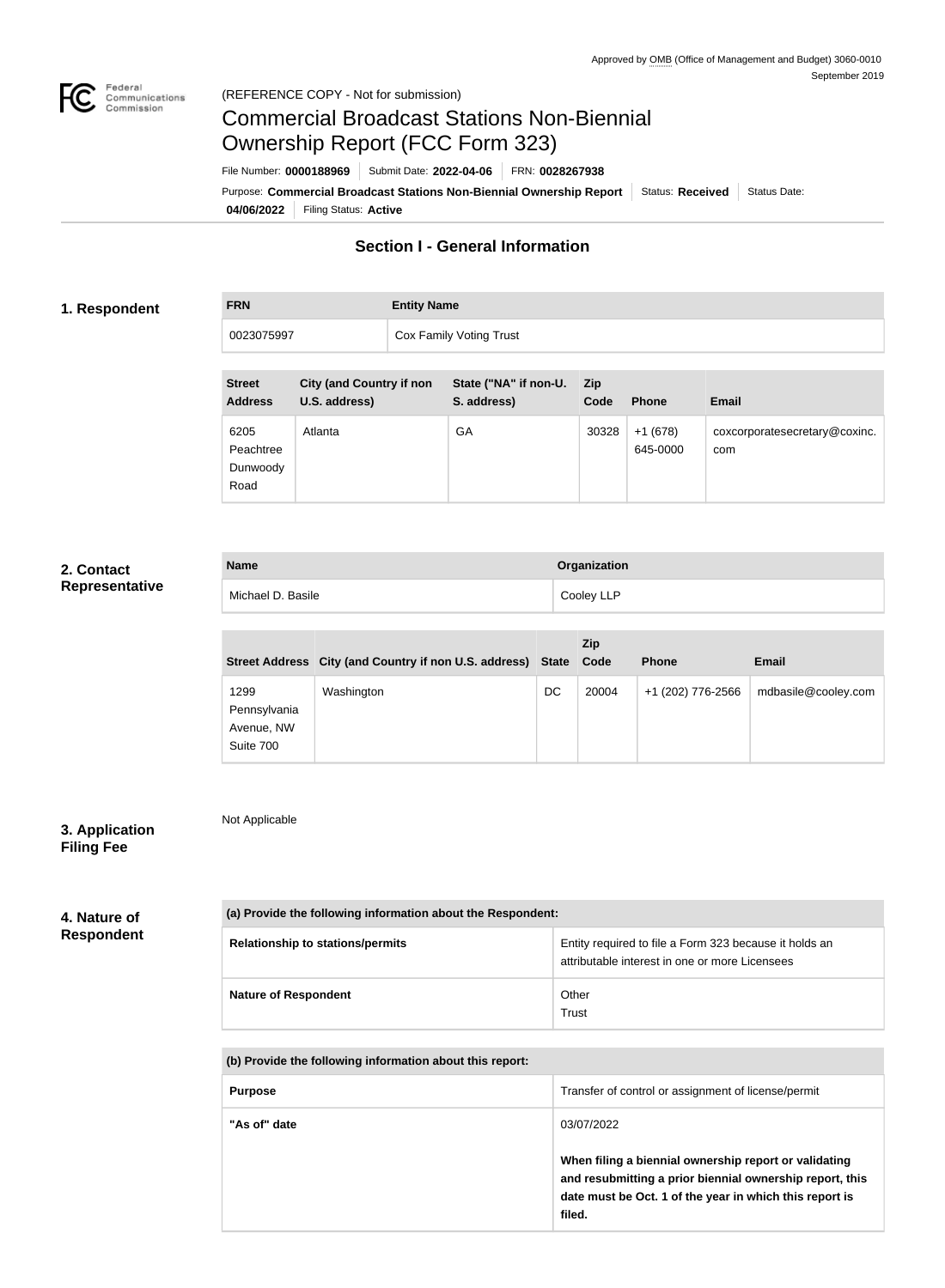**5. Licensee(s) /Permittees(s) and Station(s) /Permit(s)**

#### **Respondent is filing this report to cover the following Licensee(s)/Permittee(s) and station(s)/permit(s):**

| Licensee/Permittee Name          | <b>FRN</b> |
|----------------------------------|------------|
| CMG Radio Operating Company, LLC | 0028275006 |

| Fac. ID No. | <b>Call Sign</b> | <b>City</b>   | <b>State</b> | <b>Service</b> |
|-------------|------------------|---------------|--------------|----------------|
| 14244       | <b>WHIO</b>      | <b>DAYTON</b> | OH           | AM             |
| 14245       | <b>WHKO</b>      | <b>DAYTON</b> | OH           | FM             |
| 15649       | <b>WZLR</b>      | <b>XENIA</b>  | OH           | FM             |
| 73908       | <b>WHIO-FM</b>   | PLEASANT HILL | OH           | FM             |

| Licensee/Permittee Name                    | <b>FRN</b> |
|--------------------------------------------|------------|
| Broadcasting Licenses, Limited Partnership | 0006281562 |

| Fac. ID No. | <b>Call Sign</b> | <b>City</b>    | <b>State</b> | <b>Service</b> |
|-------------|------------------|----------------|--------------|----------------|
| 32958       | KMVU-DT          | <b>MEDFORD</b> | OR           | <b>DTV</b>     |
| 130106      | KFBI-LD          | <b>MEDFORD</b> | ΟR           | LPD            |

| Licensee/Permittee Name   | <b>FRN</b> |
|---------------------------|------------|
| Cox Television Tulsa, LLC | 0022027585 |

| Fac. ID No. | <b>Call Sign</b> | <b>City</b>  | <b>State</b> | <b>Service</b> |
|-------------|------------------|--------------|--------------|----------------|
| 11910       | <b>KOKI-TV</b>   | <b>TULSA</b> | OK           | <b>DTV</b>     |
| 54420       | KMYT-TV          | <b>TULSA</b> | OK           | <b>DTV</b>     |

| Licensee/Permittee Name | <b>FRN</b> |
|-------------------------|------------|
| Teton Opco Corp.        | 0032028300 |

| Fac. ID No. | <b>Call Sign</b> | <b>City</b>   | <b>State</b> | <b>Service</b> |
|-------------|------------------|---------------|--------------|----------------|
| 6463        | <b>WFXT</b>      | <b>BOSTON</b> | МA           | <b>DTV</b>     |

| <b>Licensee/Permittee Name</b> | <b>FRN</b> |
|--------------------------------|------------|
| WFTV, LLC                      | 0014359285 |

| Fac. ID No. | <b>Call Sign</b> | <b>City</b>    | <b>State</b> | <b>Service</b> |
|-------------|------------------|----------------|--------------|----------------|
| 55454       | <b>WRDQ</b>      | <b>ORLANDO</b> | FL           | <b>DTV</b>     |
| 72076       | <b>WFTV</b>      | <b>ORLANDO</b> | FL.          | <b>DTV</b>     |

| <b>Licensee/Permittee Name</b>    |                  |             | <b>FRN</b>   |                |  |
|-----------------------------------|------------------|-------------|--------------|----------------|--|
| <b>Blackhawk Broadcasting LLC</b> |                  |             | 0022745111   |                |  |
|                                   |                  |             |              |                |  |
| Fac. ID No.                       | <b>Call Sign</b> | <b>City</b> | <b>State</b> | <b>Service</b> |  |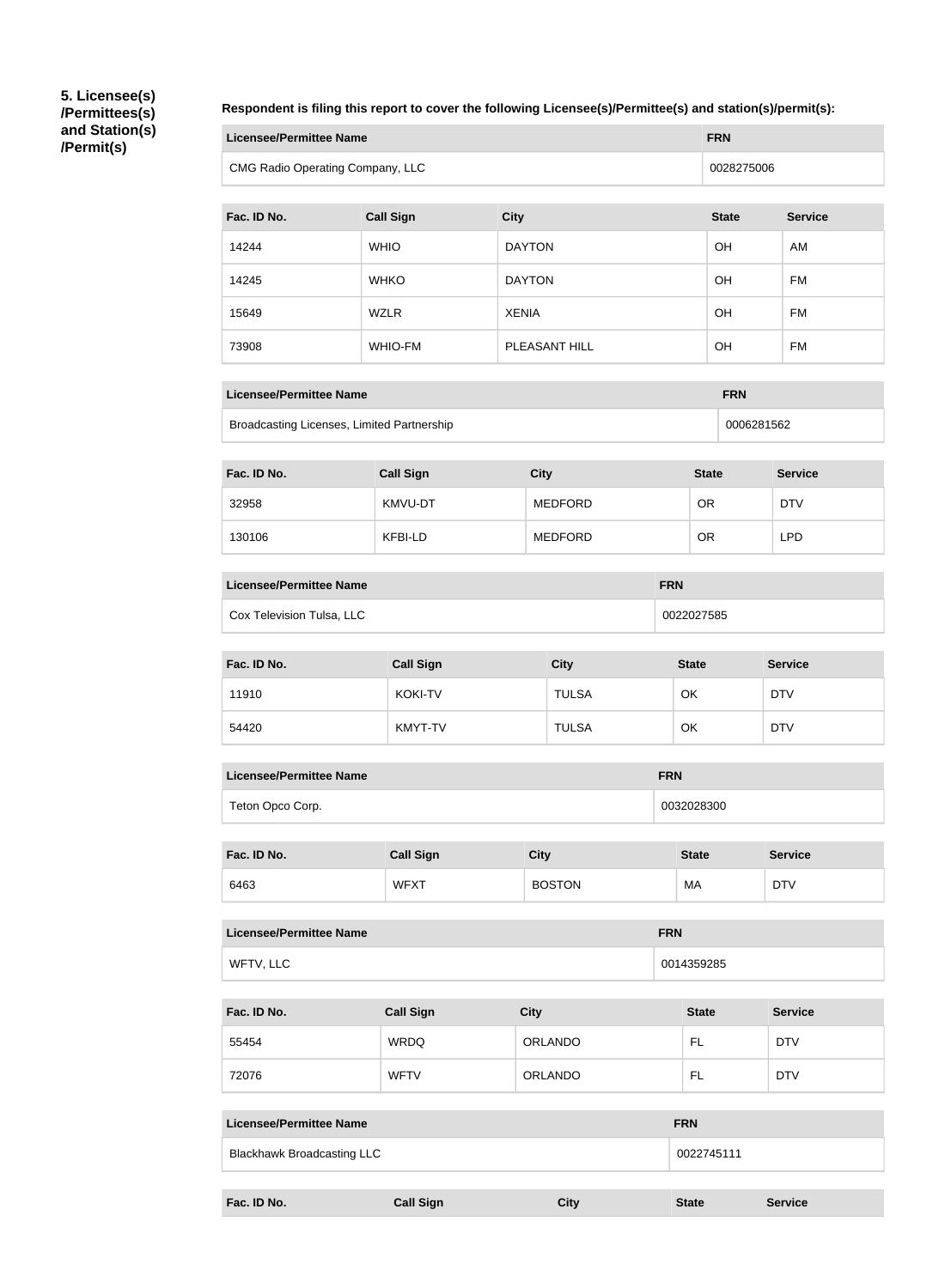| 33639                            |                                              | KYMA-DT          |                      |             | <b>YUMA</b>         | AZ         |              |              | <b>DTV</b> |                |
|----------------------------------|----------------------------------------------|------------------|----------------------|-------------|---------------------|------------|--------------|--------------|------------|----------------|
|                                  | <b>Licensee/Permittee Name</b><br><b>FRN</b> |                  |                      |             |                     |            |              |              |            |                |
| Cox Television Jacksonville, LLC |                                              |                  |                      |             |                     |            |              | 0022027601   |            |                |
| Fac. ID No.                      |                                              | <b>Call Sign</b> | <b>City</b>          |             |                     |            |              | <b>State</b> |            | <b>Service</b> |
| 11909                            |                                              | WFOX-TV          |                      |             | <b>JACKSONVILLE</b> |            |              | FL.          |            | <b>DTV</b>     |
|                                  |                                              |                  |                      |             |                     |            |              |              |            |                |
| <b>Licensee/Permittee Name</b>   |                                              |                  |                      |             |                     | <b>FRN</b> |              |              |            |                |
| WHBQ (Memphis), LLC              |                                              |                  |                      |             |                     |            | 0024008567   |              |            |                |
| Fac. ID No.                      |                                              |                  |                      |             |                     |            |              |              |            |                |
|                                  |                                              | <b>Call Sign</b> |                      | <b>City</b> |                     |            | <b>State</b> |              |            | <b>Service</b> |
| 12521                            |                                              | WHBQ-TV          |                      |             | <b>MEMPHIS</b>      |            | <b>TN</b>    |              |            | <b>DTV</b>     |
| <b>Licensee/Permittee Name</b>   |                                              |                  |                      |             |                     | <b>FRN</b> |              |              |            |                |
| CMG NY/Texas Radio, LLC          |                                              |                  |                      |             |                     |            |              | 0029118726   |            |                |
| Fac. ID No.                      |                                              | <b>Call Sign</b> | <b>City</b>          |             |                     |            |              | <b>State</b> |            | <b>Service</b> |
| 23083                            | <b>KKBQ</b>                                  |                  | <b>PASADENA</b>      |             |                     |            |              | <b>TX</b>    |            | <b>FM</b>      |
| 34976                            |                                              | KISS-FM          |                      |             | <b>SAN ANTONIO</b>  |            |              | <b>TX</b>    |            | <b>FM</b>      |
| 34977                            | <b>KSMG</b>                                  |                  | <b>SEGUIN</b>        |             |                     |            |              | <b>TX</b>    |            | <b>FM</b>      |
| 37235                            | <b>WBLI</b>                                  |                  | <b>PATCHOGUE</b>     |             |                     |            |              | <b>NY</b>    |            | <b>FM</b>      |
| 48718                            | <b>KCYY</b>                                  |                  |                      |             | <b>SAN ANTONIO</b>  |            |              | <b>TX</b>    |            | <b>FM</b>      |
| 48723                            | <b>KKYX</b>                                  |                  |                      |             | <b>SAN ANTONIO</b>  |            |              | <b>TX</b>    |            | AM             |
| 50029                            | <b>KONO</b>                                  |                  |                      |             | <b>SAN ANTONIO</b>  |            |              | <b>TX</b>    |            | AM             |
| 50030                            |                                              | KONO-FM          | <b>HELOTES</b>       |             |                     |            |              | <b>TX</b>    |            | <b>FM</b>      |
| 59951                            | <b>KGLK</b>                                  |                  |                      |             | <b>LAKE JACKSON</b> |            |              | <b>TX</b>    |            | <b>FM</b>      |
| 65308                            | <b>KTHT</b>                                  |                  | <b>CLEVELAND</b>     |             |                     |            | <b>TX</b>    |              | <b>FM</b>  |                |
| 69564                            | <b>KHPT</b>                                  |                  | CONROE               |             |                     |            |              | <b>TX</b>    |            | <b>FM</b>      |
| 70357                            | <b>KTKX</b>                                  |                  | <b>TERRELL HILLS</b> |             |                     |            |              | <b>TX</b>    |            | <b>FM</b>      |
| 71199                            | <b>WBAB</b>                                  |                  | <b>BABYLON</b>       |             |                     |            |              | <b>NY</b>    |            | <b>FM</b>      |
| 72176                            | <b>WHFM</b>                                  |                  |                      |             | SOUTHAMPTON         |            |              | <b>NY</b>    |            | <b>FM</b>      |
|                                  |                                              |                  |                      |             |                     |            |              |              |            |                |

| Licensee/Permittee Name | <b>FRN</b> |
|-------------------------|------------|
| KIRO-TV, Inc.           | 0014361620 |

| Fac. ID No. | <b>Call Sign</b> | <b>City</b>    | <b>State</b> | <b>Service</b> |
|-------------|------------------|----------------|--------------|----------------|
| 66781       | KIRO-TV          | <b>SEATTLE</b> | <b>WA</b>    | <b>DTV</b>     |
| 66786       | K26OZ-D          | <b>EVERETT</b> | <b>WA</b>    | <b>LPD</b>     |

**Licensee/Permittee Name FRN**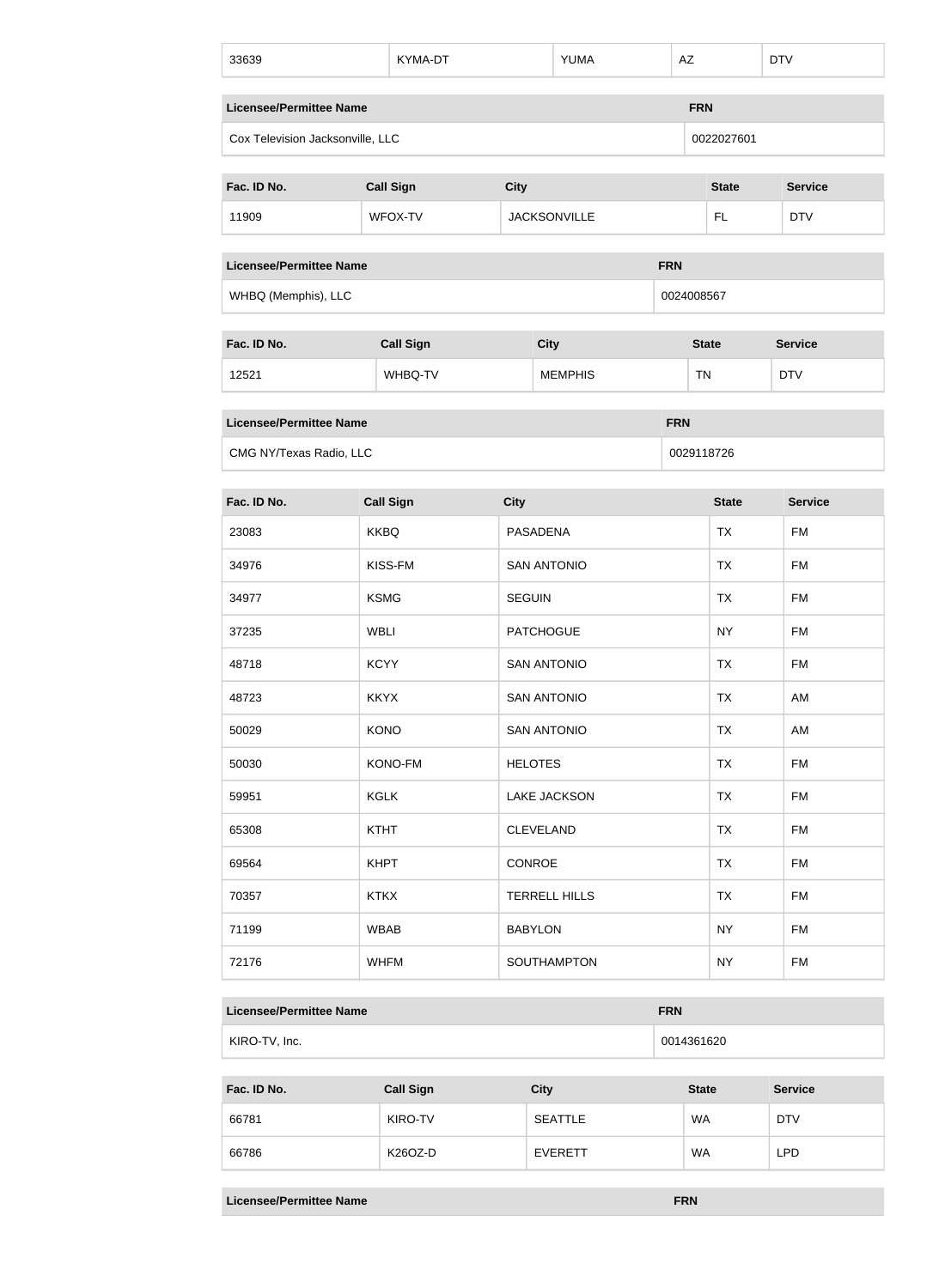| Cala Broadcast Partners LLC | 0025439167 |
|-----------------------------|------------|
|-----------------------------|------------|

| Fac. ID No. | <b>Call Sign</b> | <b>City</b>      | <b>State</b> | <b>Service</b> |
|-------------|------------------|------------------|--------------|----------------|
| 43203       | WABG-TV          | <b>GREENWOOD</b> | МS           | <b>DTV</b>     |
| 181137      | WNBD-LD          | <b>GREENWOOD</b> | МS           | <b>LPD</b>     |
| 181144      | WXVT-LD          | <b>CLEVELAND</b> | МS           | <b>LPD</b>     |

#### **Licensee/Permittee Name FRN**

Mountain Licenses, L.P. **Contrary and Contrary and Contrary and Contrary and Contrary and Contrary and Contrary and Contrary and Contrary and Contrary and Contrary and Contrary and Contrary and Contrary and Contrary and Co** 

| Fac. ID No. | <b>Call Sign</b> | <b>City</b>      | <b>State</b> | <b>Service</b> |
|-------------|------------------|------------------|--------------|----------------|
| 12729       | KFFX-TV          | <b>PENDLETON</b> | <b>OR</b>    | <b>DTV</b>     |
| 58684       | KAYU-TV          | <b>SPOKANE</b>   | WA           | <b>DTV</b>     |
| 58685       | KBWU-LD          | RICHLAND, ETC.,  | <b>WA</b>    | <b>LPD</b>     |
| 58694       | KCYU-LD          | YAKIMA           | <b>WA</b>    | <b>LPD</b>     |

| Licensee/Permittee Name   | <b>FRN</b> |
|---------------------------|------------|
| Stainless Broadcasting LP | 0004004933 |

| Fac. ID No. | <b>Call Sign</b> | City              | <b>State</b> | <b>Service</b> |
|-------------|------------------|-------------------|--------------|----------------|
| 62210       | WICZ-TV          | <b>BINGHAMTON</b> | <b>NY</b>    | <b>DTV</b>     |

| Licensee/Permittee Name     | <b>FRN</b> |
|-----------------------------|------------|
| Lost Coast Broadcasting LLC | 0027609940 |

| Fac. ID No. | <b>Call Sign</b> | City              | <b>State</b> | <b>Service</b> |
|-------------|------------------|-------------------|--------------|----------------|
| 52907       | <b>KLAX-TV</b>   | <b>ALEXANDRIA</b> | LA           | <b>DTV</b>     |

| <b>Licensee/Permittee Name</b> | <b>FRN</b> |
|--------------------------------|------------|
| WPXI, LLC                      | 0014361083 |

| Fac. ID No. | <b>Call Sign</b> | <b>City</b>       | <b>State</b> | <b>Service</b> |
|-------------|------------------|-------------------|--------------|----------------|
| 73910       | <b>WPXI</b>      | <b>PITTSBURGH</b> | <b>PA</b>    | <b>DTV</b>     |

| Licensee/Permittee Name             | <b>FRN</b> |
|-------------------------------------|------------|
| <b>Bristlecone Broadcasting LLC</b> | 0022892913 |

| Fac. ID No. | <b>Call Sign</b> | <b>City</b>     | <b>State</b> | <b>Service</b> |
|-------------|------------------|-----------------|--------------|----------------|
| 15567       | WNYS-CD          | <b>ITHACA</b>   | <b>NY</b>    | <b>DCA</b>     |
| 40758       | <b>WSYT</b>      | <b>SYRACUSE</b> | <b>NY</b>    | <b>DTV</b>     |

| Licensee/Permittee Name               | <b>FRN</b> |
|---------------------------------------|------------|
| Miami Valley Broadcasting Corporation | 0001842509 |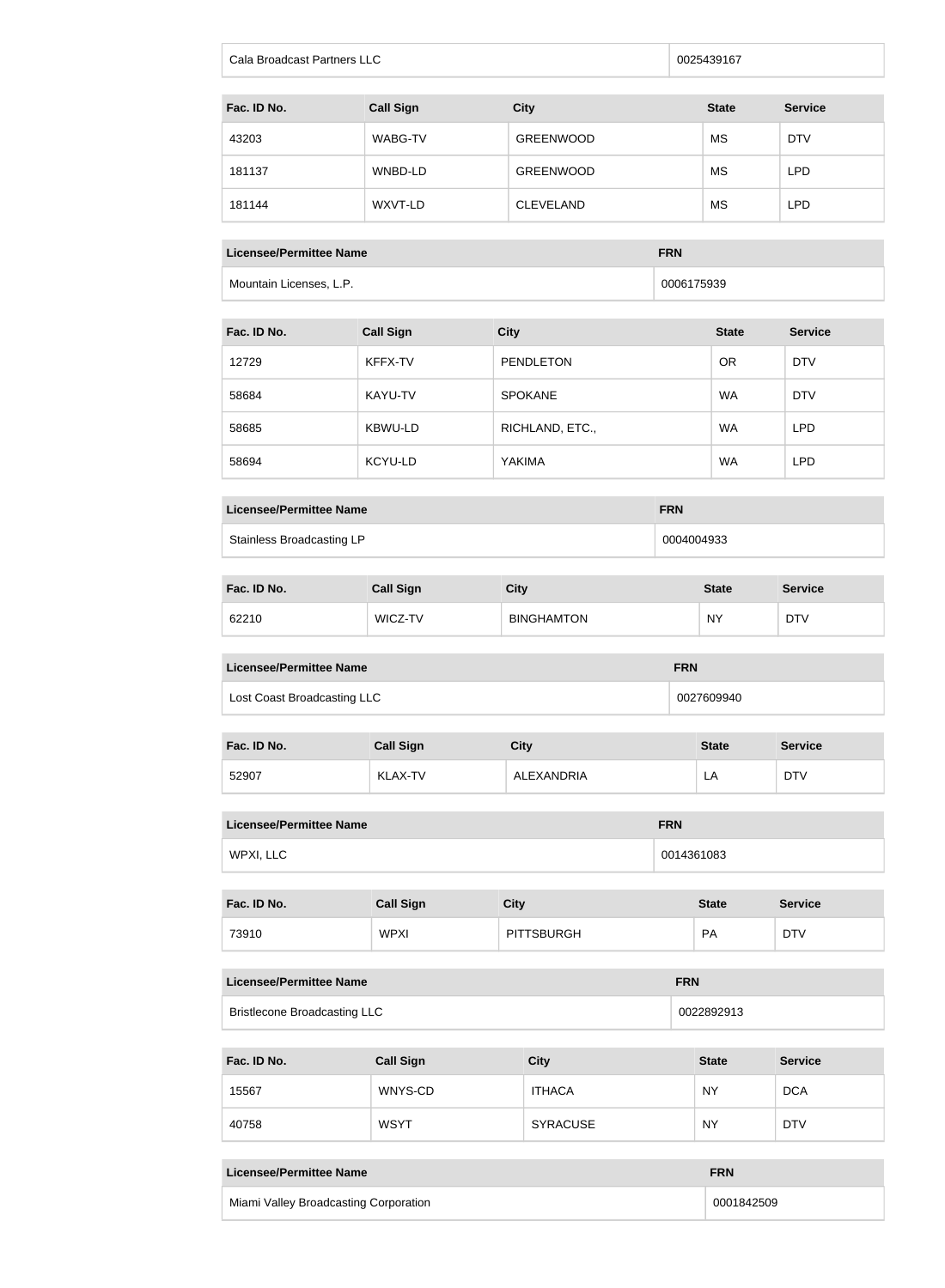| Fac. ID No.                            |                                              | <b>Call Sign</b> |                  | <b>City</b> |                        | <b>State</b> |              | <b>Service</b> |                |                |
|----------------------------------------|----------------------------------------------|------------------|------------------|-------------|------------------------|--------------|--------------|----------------|----------------|----------------|
| 41458                                  |                                              | WHIO-TV          | <b>DAYTON</b>    |             |                        | OH           |              | <b>DTV</b>     |                |                |
|                                        | <b>Licensee/Permittee Name</b><br><b>FRN</b> |                  |                  |             |                        |              |              |                |                |                |
| Idaho Broadcast Partners LLC           |                                              |                  |                  |             |                        |              | 0022765325   |                |                |                |
| Fac. ID No.                            |                                              | <b>Call Sign</b> |                  | <b>City</b> |                        |              | <b>State</b> |                |                | <b>Service</b> |
| 1259                                   |                                              | K13UF-D          |                  |             | <b>REXBURG</b>         |              | ID           |                | <b>LPD</b>     |                |
| 1270                                   |                                              | KPVI-DT          |                  |             | <b>POCATELLO</b>       |              | ID           |                | <b>DTV</b>     |                |
| <b>Licensee/Permittee Name</b>         |                                              |                  |                  |             |                        |              | <b>FRN</b>   |                |                |                |
| <b>Redwood Television Partners LLC</b> |                                              |                  |                  |             |                        |              |              | 0023258130     |                |                |
| Fac. ID No.                            |                                              | <b>Call Sign</b> |                  |             | <b>City</b>            |              | <b>State</b> |                | <b>Service</b> |                |
| 53382                                  |                                              | KIEM-TV          |                  |             | <b>EUREKA</b>          |              | CA           |                | <b>DTV</b>     |                |
| <b>Licensee/Permittee Name</b>         |                                              |                  |                  |             |                        | <b>FRN</b>   |              |                |                |                |
| <b>WSOC Television, LLC</b>            |                                              |                  |                  |             |                        |              | 0001842491   |                |                |                |
|                                        |                                              |                  |                  |             |                        |              |              |                |                |                |
| Fac. ID No.                            |                                              | <b>Call Sign</b> |                  | <b>City</b> |                        | <b>State</b> |              |                |                | <b>Service</b> |
| 12793                                  |                                              | WAXN-TV          |                  |             | <b>KANNAPOLIS</b>      | <b>NC</b>    |              |                |                | <b>DTV</b>     |
| 74070                                  |                                              | WSOC-TV          |                  |             | <b>CHARLOTTE</b>       |              | <b>NC</b>    |                |                | <b>DTV</b>     |
| <b>Licensee/Permittee Name</b>         |                                              |                  |                  |             |                        | <b>FRN</b>   |              |                |                |                |
| Georgia Television, LLC                |                                              |                  |                  |             |                        |              | 0022439848   |                |                |                |
| Fac. ID No.                            |                                              | <b>Call Sign</b> |                  |             | <b>City</b>            | <b>State</b> |              |                | <b>Service</b> |                |
| 23960                                  |                                              | WSB-TV           |                  |             | <b>ATLANTA</b>         |              | GA           |                | <b>DTV</b>     |                |
| <b>Licensee/Permittee Name</b>         |                                              |                  |                  |             |                        | <b>FRN</b>   |              |                |                |                |
| Cox Radio, LLC                         |                                              |                  |                  |             |                        |              | 0029120201   |                |                |                |
| Fac. ID No.                            | <b>Call Sign</b>                             |                  | <b>City</b>      |             |                        |              |              | <b>State</b>   |                | <b>Service</b> |
| 1178                                   | WDUV                                         |                  |                  |             | <b>NEW PORT RICHEY</b> |              |              | FL.            |                | <b>FM</b>      |
| 1218                                   | <b>WRFC</b>                                  |                  | <b>ATHENS</b>    |             |                        |              |              | GA             |                | AM             |
| 3078                                   | <b>WXKT</b>                                  |                  | <b>MAYSVILLE</b> |             |                        |              |              | GA             |                | <b>FM</b>      |
| 9801                                   | <b>KJSR</b>                                  |                  | <b>TULSA</b>     |             |                        |              |              | OK             |                | <b>FM</b>      |
| 10343                                  | <b>WCFB</b>                                  |                  | DAYTONA BEACH    |             |                        |              |              | FL.            |                | <b>FM</b>      |
| 11709                                  | <b>WGAU</b>                                  |                  | <b>ATHENS</b>    |             |                        |              |              | GA             |                | AM             |
| 11710                                  |                                              | WSBB-FM          | <b>DORAVILLE</b> |             |                        |              |              | GA             |                | <b>FM</b>      |
| 23443                                  | <b>WOEX</b>                                  |                  | ORLANDO          |             |                        |              |              | FL             |                | <b>FM</b>      |
| 23444                                  | <b>WMMO</b>                                  |                  | ORLANDO          |             |                        |              |              | FL             |                | <b>FM</b>      |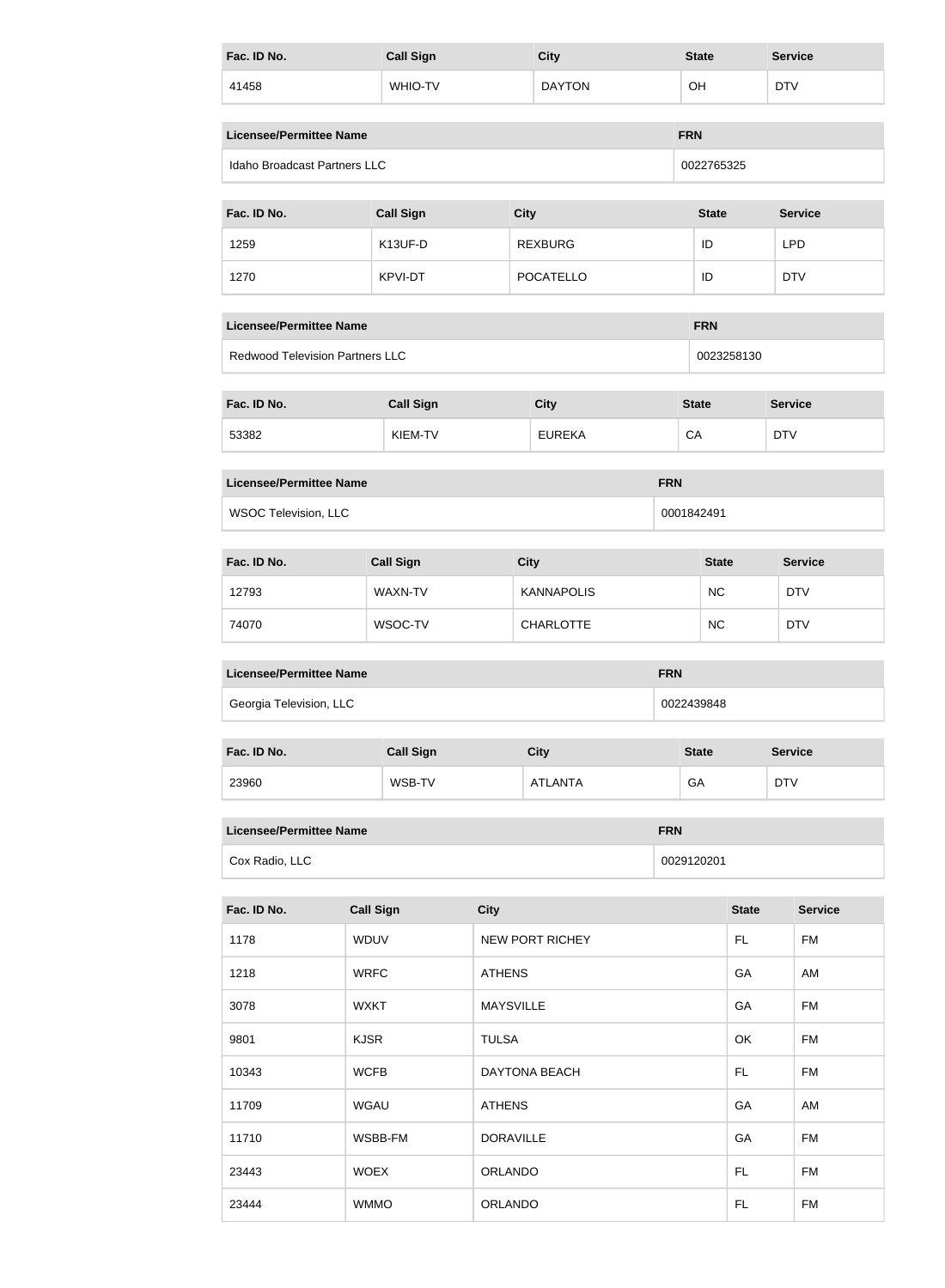| 28894 | <b>WXXJ</b> | PONTE VEDRA BEACH     | FL. | <b>FM</b> |
|-------|-------------|-----------------------|-----|-----------|
| 40408 | <b>WFEZ</b> | <b>MIAMI</b>          | FL. | <b>FM</b> |
| 47102 | KRMG-FM     | <b>SAND SPRINGS</b>   | OK  | FM        |
| 48374 | <b>WGMG</b> | <b>CRAWFORD</b>       | GA  | <b>FM</b> |
| 48716 | <b>WWKA</b> | <b>ORLANDO</b>        | FL. | <b>FM</b> |
| 48722 | <b>KWEN</b> | <b>TULSA</b>          | OK  | FM        |
| 48726 | <b>WDBO</b> | ORLANDO               | FL. | AM        |
| 48728 | WALR-FM     | <b>PALMETTO</b>       | GA  | FM        |
| 48729 | <b>KRMG</b> | <b>TULSA</b>          | OK  | AM        |
| 51120 | <b>WPUP</b> | <b>WATKINSVILLE</b>   | GA  | <b>FM</b> |
| 51986 | <b>WHPT</b> | <b>SARASOTA</b>       | FL. | FM        |
| 53590 | <b>WJGL</b> | <b>JACKSONVILLE</b>   | FL. | FM        |
| 53601 | <b>WOKV</b> | <b>JACKSONVILLE</b>   | FL. | AM        |
| 53602 | WEZI        | <b>JACKSONVILLE</b>   | FL. | <b>FM</b> |
| 59970 | <b>WSRV</b> | <b>GAINESVILLE</b>    | GA  | FM        |
| 60810 | <b>WNGC</b> | ARCADE                | GA  | <b>FM</b> |
| 65764 | KRAV-FM     | <b>TULSA</b>          | OK  | FM        |
| 66013 | <b>WPOI</b> | ST. PETERSBURG        | FL. | <b>FM</b> |
| 70863 | WAPE-FM     | <b>JACKSONVILLE</b>   | FL. | FM        |
| 71418 | WEDR        | <b>MIAMI</b>          | FL. | FM        |
| 72081 | WOKV-FM     | <b>ATLANTIC BEACH</b> | FL. | <b>FM</b> |
| 72982 | <b>WHQT</b> | <b>CORAL GABLES</b>   | FL. | FM        |
| 72984 | <b>WFLC</b> | <b>MIAMI</b>          | FL. | FM        |
| 73977 | <b>WSB</b>  | <b>ATLANTA</b>        | GA  | AM        |
| 73978 | WSB-FM      | <b>ATLANTA</b>        | GA  | <b>FM</b> |
| 74199 | <b>WXGL</b> | ST. PETERSBURG        | FL. | FM        |
| 74200 | <b>WWRM</b> | <b>TAMPA</b>          | FL. | FM        |

## **Section II – Non-Biennial Ownership Information**

**1. 47 C.F.R. Section 73.3613 and Other Documents**

Licensee/Permittee Respondents should list all contracts and other instruments set forth in 47 C.F.R. Section 73.3613(a) through (c) for the facility or facilities listed on this report. In addition, attributable Local Marketing Agreements (LMAs) and attributable Joint Sales Agreements (JSAs) must be disclosed by the licensee of the brokering station on its ownership report. If the agreement is an attributable LMA, an attributable JSA, or a network affiliation agreement, check the appropriate box. Otherwise, select "Other." Non-Licensee/Permittee Respondents should select "Not Applicable" in response to this question.

Not Applicable.

**2. Ownership Interests**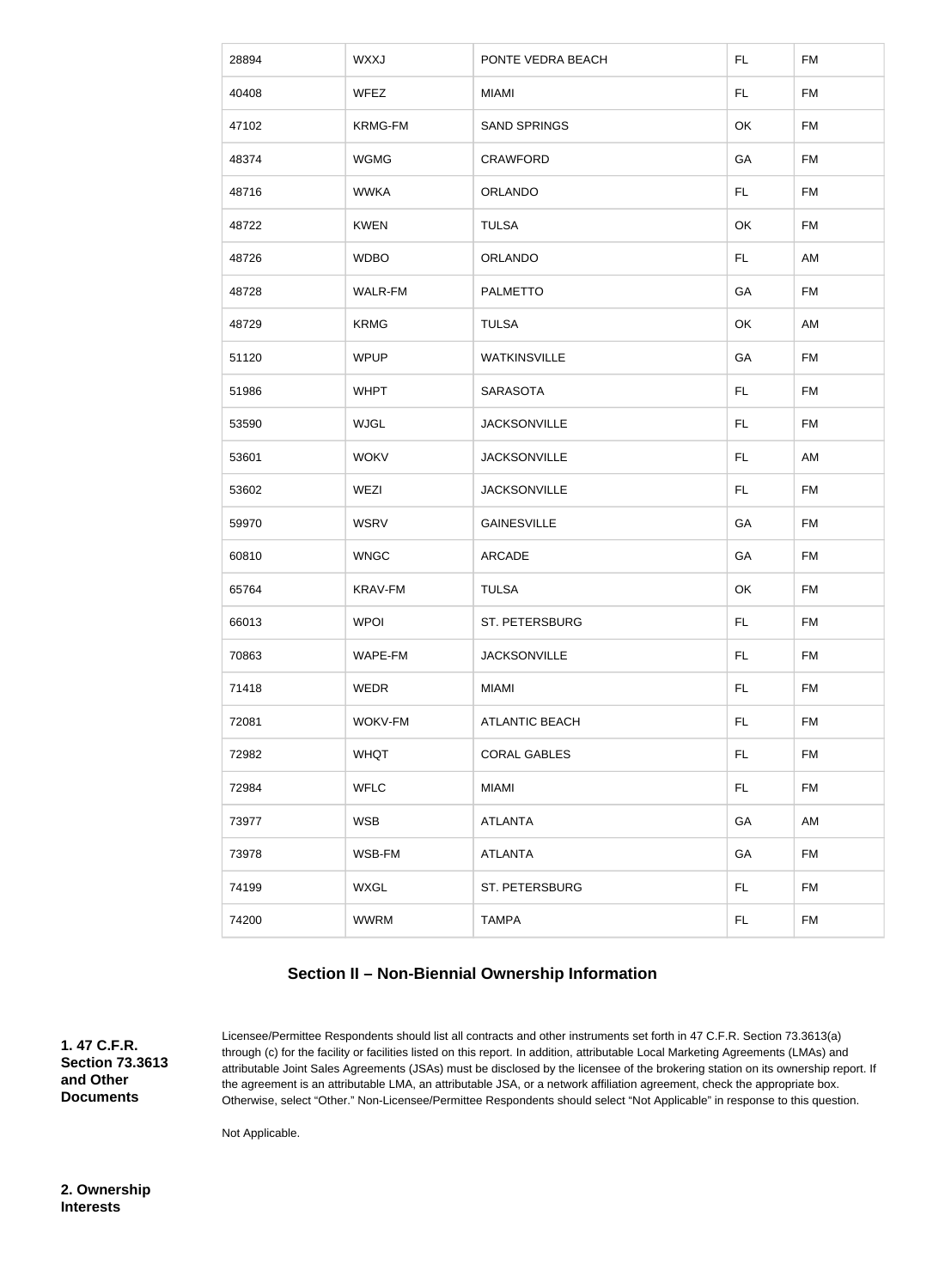**(a)** Ownership Interests. This Question requires Respondents to enter detailed information about ownership interests by generating a series of subforms. Answer each question on each subform. The first subform listing should be for the Respondent itself. If the Respondent is not a natural person, also list each of the officers, directors, stockholders, non-insulated partners, non-insulated members, and any other persons or entities with a direct attributable interest in the Respondent pursuant to the standards set forth in 47 C.F.R. Section 73.3555. (A "direct" interest is one that is not held through any intervening companies or entities.) List each interest holder with a direct attributable interest in the Respondent separately.

Leave the percentage of total assets (Equity Debt Plus) field blank for an interest holder unless that interest holder has an attributable interest in the Respondent solely on the basis of the Commission's Equity Debt Plus attribution standard, 47 C.F.R. Section 73.3555, Note 2(i).

In the case of vertical or indirect ownership structures, list only those interests in the Respondent that also represent an attributable interest in the Licensee(s) or Permittee(s) for which the report is being submitted.

Entities that are part of an organizational structure that includes holding companies or other forms of indirect ownership must file separate ownership reports. In such a structure do not report, or file a separate report for, any interest holder that does not have an attributable interest in the Licensee(s) or Permittee(s) for which the report is being submitted.

Please see the Instructions for further detail concerning interests that must be reported in response to this question.

The Respondent must provide an FCC Registration Number for each interest holder reported in response to this question. Please see the Instructions for detailed information and guidance concerning this requirement.

| UWIIGI JIIIN IIIIUI IIIUUUII                                                                                               |                                           |                              |                            |  |  |  |
|----------------------------------------------------------------------------------------------------------------------------|-------------------------------------------|------------------------------|----------------------------|--|--|--|
| <b>FRN</b>                                                                                                                 | 0023075997                                |                              |                            |  |  |  |
| <b>Entity Name</b>                                                                                                         | Cox Family Voting Trust                   |                              |                            |  |  |  |
| <b>Address</b>                                                                                                             | PO Box                                    |                              |                            |  |  |  |
|                                                                                                                            | <b>Street 1</b>                           | 6205 Peachtree Dunwoody Road |                            |  |  |  |
|                                                                                                                            | <b>Street 2</b>                           |                              |                            |  |  |  |
|                                                                                                                            | <b>City</b>                               | Atlanta                      |                            |  |  |  |
|                                                                                                                            | State ("NA" if non-U.S.<br>address)       | GA                           |                            |  |  |  |
|                                                                                                                            | <b>Zip/Postal Code</b>                    | 30328                        |                            |  |  |  |
|                                                                                                                            | Country (if non-U.S.<br>address)          | <b>United States</b>         |                            |  |  |  |
| <b>Listing Type</b>                                                                                                        | Respondent                                |                              |                            |  |  |  |
| <b>Positional Interests</b><br>(check all that apply)                                                                      | Respondent                                |                              |                            |  |  |  |
| <b>Interest Percentages</b><br>(enter percentage values                                                                    | Voting                                    | 0.0%                         | <b>Jointly Held?</b><br>No |  |  |  |
| from 0.0 to 100.0)                                                                                                         | <b>Total assets (Equity Debt</b><br>Plus) | 0.0%                         |                            |  |  |  |
| Does interest holder have an attributable interest in one or more broadcast stations<br>that do not appear on this report? | No                                        |                              |                            |  |  |  |

**Ownership Information**

| <b>Ownership Information</b> |                 |                              |
|------------------------------|-----------------|------------------------------|
| <b>FRN</b>                   | 0019225093      |                              |
| <b>Name</b>                  | John Dyer       |                              |
| <b>Address</b>               | PO Box          |                              |
|                              | <b>Street 1</b> | 6205 Peachtree Dunwoody Road |
|                              | <b>Street 2</b> |                              |
|                              |                 |                              |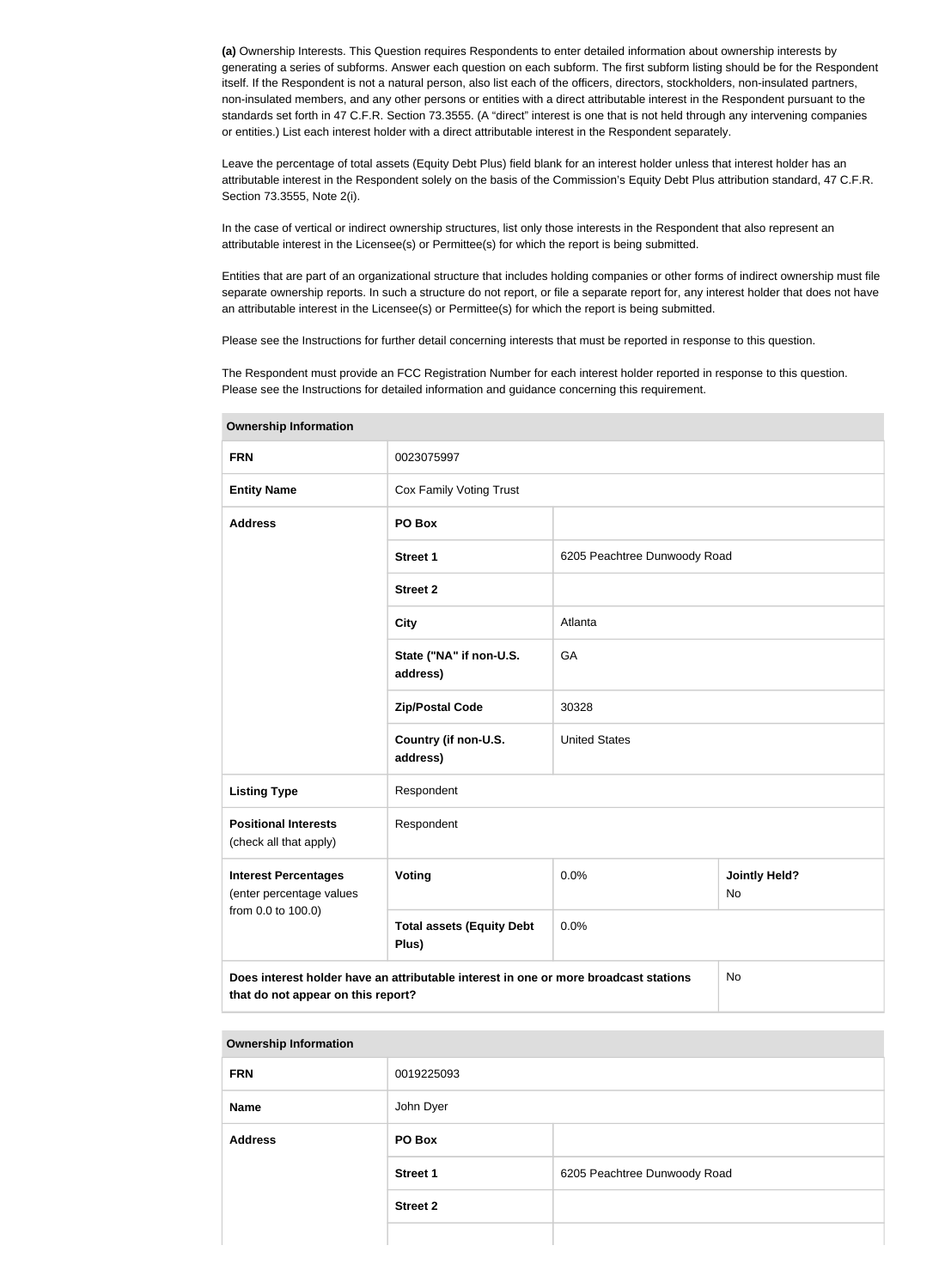|                                                                                                                            | <b>City</b>                               | Atlanta              |                                   |  |  |  |
|----------------------------------------------------------------------------------------------------------------------------|-------------------------------------------|----------------------|-----------------------------------|--|--|--|
|                                                                                                                            | State ("NA" if non-U.S.<br>address)       | GA                   |                                   |  |  |  |
|                                                                                                                            | <b>Zip/Postal Code</b>                    | 30328                |                                   |  |  |  |
|                                                                                                                            | Country (if non-U.S.<br>address)          | <b>United States</b> |                                   |  |  |  |
| <b>Listing Type</b>                                                                                                        | Other Interest Holder                     |                      |                                   |  |  |  |
| <b>Positional Interests</b><br>(check all that apply)                                                                      | Other - Trustee                           |                      |                                   |  |  |  |
| <b>Interest Percentages</b><br>(enter percentage values                                                                    | <b>Voting</b>                             | 33.0%                | <b>Jointly Held?</b><br><b>No</b> |  |  |  |
| from 0.0 to 100.0)                                                                                                         | <b>Total assets (Equity Debt</b><br>Plus) |                      |                                   |  |  |  |
| Does interest holder have an attributable interest in one or more broadcast stations<br>that do not appear on this report? |                                           |                      | <b>No</b>                         |  |  |  |

#### **Ownership Information**

| <b>FRN</b>                                                                                                                       | 0019232297                                |                              |                            |
|----------------------------------------------------------------------------------------------------------------------------------|-------------------------------------------|------------------------------|----------------------------|
|                                                                                                                                  |                                           |                              |                            |
| <b>Name</b>                                                                                                                      | James C. Kennedy                          |                              |                            |
| <b>Address</b>                                                                                                                   | PO Box                                    |                              |                            |
|                                                                                                                                  | <b>Street 1</b>                           | 6205 Peachtree Dunwoody Road |                            |
|                                                                                                                                  | <b>Street 2</b>                           |                              |                            |
|                                                                                                                                  | <b>City</b>                               | Atlanta                      |                            |
|                                                                                                                                  | State ("NA" if non-U.S.<br>address)       | GA                           |                            |
|                                                                                                                                  | <b>Zip/Postal Code</b>                    | 30328                        |                            |
|                                                                                                                                  | Country (if non-U.S.<br>address)          | <b>United States</b>         |                            |
| <b>Listing Type</b>                                                                                                              | Other Interest Holder                     |                              |                            |
| <b>Positional Interests</b><br>(check all that apply)                                                                            | Other - Trustee                           |                              |                            |
| <b>Interest Percentages</b><br>(enter percentage values<br>from 0.0 to 100.0)                                                    | <b>Voting</b>                             | 33.0%                        | <b>Jointly Held?</b><br>No |
|                                                                                                                                  | <b>Total assets (Equity Debt</b><br>Plus) |                              |                            |
| Does interest holder have an attributable interest in one or more broadcast stations<br>No<br>that do not appear on this report? |                                           |                              |                            |

#### **Ownership Information**

| <b>FRN</b>     | 0019232669          |                              |
|----------------|---------------------|------------------------------|
| <b>Name</b>    | Alexander C. Taylor |                              |
| <b>Address</b> | PO Box              |                              |
|                | <b>Street 1</b>     | 6205 Peachtree Dunwoody Road |
|                |                     |                              |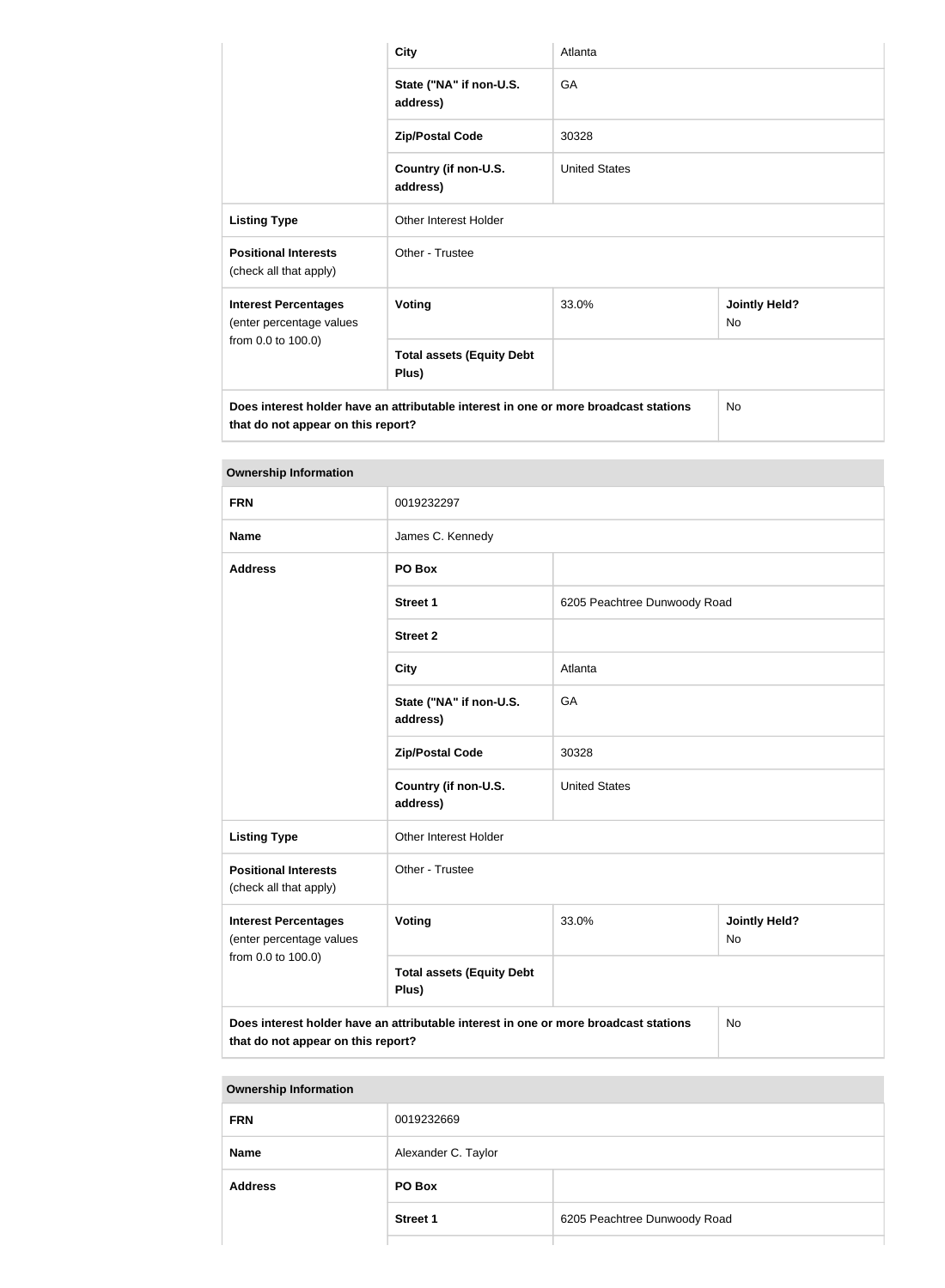|                                                                                                                                                                                                      | <b>Street 2</b>                           |                      |                            |  |
|------------------------------------------------------------------------------------------------------------------------------------------------------------------------------------------------------|-------------------------------------------|----------------------|----------------------------|--|
|                                                                                                                                                                                                      | <b>City</b>                               | Atlanta              |                            |  |
|                                                                                                                                                                                                      | State ("NA" if non-U.S.<br>address)       | GA                   |                            |  |
|                                                                                                                                                                                                      | <b>Zip/Postal Code</b>                    | 30328                |                            |  |
|                                                                                                                                                                                                      | Country (if non-U.S.<br>address)          | <b>United States</b> |                            |  |
| <b>Listing Type</b>                                                                                                                                                                                  | Other Interest Holder                     |                      |                            |  |
| <b>Positional Interests</b><br>(check all that apply)                                                                                                                                                | Other - Trustee                           |                      |                            |  |
| <b>Interest Percentages</b><br>(enter percentage values                                                                                                                                              | Voting                                    | 33.0%                | <b>Jointly Held?</b><br>No |  |
| from 0.0 to 100.0)                                                                                                                                                                                   | <b>Total assets (Equity Debt</b><br>Plus) |                      |                            |  |
| Does interest holder have an attributable interest in one or more broadcast stations<br><b>No</b><br>that do not appear on this report?                                                              |                                           |                      |                            |  |
|                                                                                                                                                                                                      |                                           |                      |                            |  |
| (b) Respondent certifies that any interests, including equity, financial, or voting<br>interests, not reported in this filing are non-attributable.<br>If "No," submit as an exhibit an explanation. | Yes                                       |                      |                            |  |

| No |                                                                 |  |
|----|-----------------------------------------------------------------|--|
|    | (c) Does the Respondent or any reported interest holder         |  |
|    | hold an attributable interest in any newspaper entities in      |  |
|    | the same market as any station for which this report is         |  |
|    | filed, as defined in 47 C.F.R. Section 73.3555?                 |  |
|    | If "Yes," provide information describing the interest(s), using |  |
|    | EITHER the subform OR the spreadsheet option below.             |  |
|    | Respondents with a large number (50 or more) of entries to      |  |
|    | submit should use the spreadsheet option.                       |  |
|    | NOTE: Spreadsheets must be submitted in a special XML           |  |
|    | Spreadsheet format with the appropriate structure that is       |  |
|    | specified in the documentation. For instructions on how to      |  |
|    | use the spreadsheet option to complete this question            |  |
|    | (including templates to start with), please Click Here.         |  |
|    | If using the subform, leave the percentage of total assets      |  |
|    | (Equity Debt Plus) field blank for an interest holder unless    |  |
|    | that interest holder has an attributable interest in the        |  |
|    | newspaper entity solely on the basis of the Commission's        |  |
|    | Equity Debt Plus attribution standard, 47 C.F.R. Section        |  |
|    | 73.3555, Note 2(i). If using an XML Spreadsheet, enter "NA"     |  |
|    | into the percentage of total assets (Equity Debt Plus) field    |  |
|    | for an interest holder unless that interest holder has an       |  |
|    | attributable interest in the newspaper entity solely on the     |  |
|    | basis of the Commission's Equity Debt Plus attribution          |  |
|    | standard.                                                       |  |
|    | The Respondent must provide an FCC Registration Number          |  |
|    | for each interest holder reported in response to this           |  |
|    | question. Please see the Instructions for detailed information  |  |
|    | and guidance concerning this requirement.                       |  |